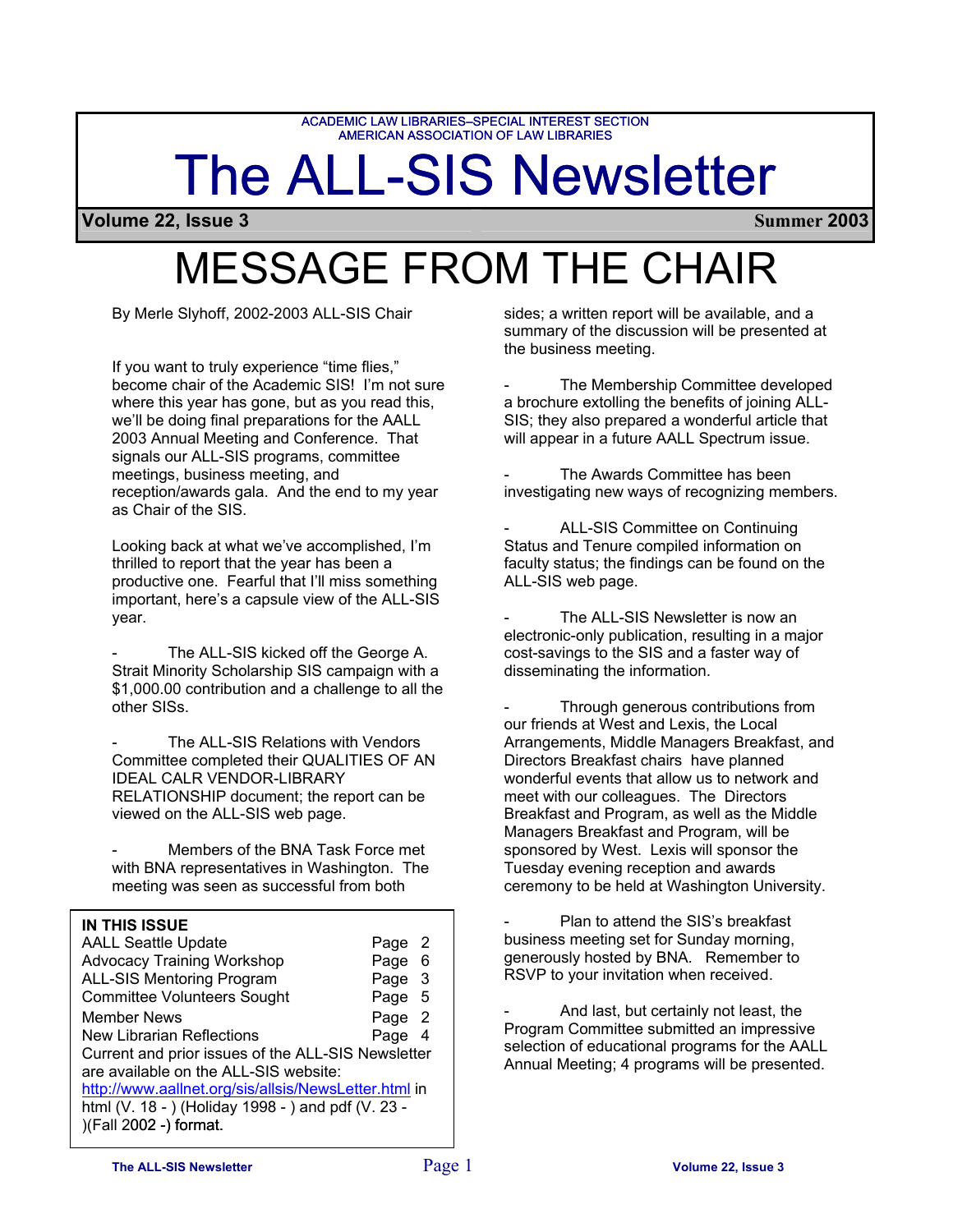This list doesn't begin to cover the additional ongoing work being done by the SIS's committees, task forces, and special working groups. Web redesign, collection development, alternative educational formats, legal research, statistics, and nominations are just some of the many activities being investigated by our members.

To all ALL-SIS members, I thank you for having the opportunity to serve as chair. I encourage everyone to volunteer for the SIS; it's an extremely worthwhile and rewarding experience. Without the work of the members, a chair's visions and plans are doomed to failure. Sally Wise, incoming Chair and Carole Hinchcliff, incoming Vice-Chair/Chair-Elect of the SIS, will be inheriting a tremendous, hard-working group of members whose dedication to academic law librarianship constantly enhances the SIS and our stature as law librarians.

# **Member News**

Donald L. Ford recently joined the University of Colorado Law Library as Reference Librarian. Formerly of Richmond, Virginia where he was in private practice, Donald earned his MLIS at the University of Pittsburgh.

# **Volunteer in Seattle**

We need you! Join the group of interesting and dedicated people volunteering their time to help make the 2003 Annual Meeting a great success!

How can you help? There are a variety of activities available -- pick the ones that interest you most! For example:

meet new people and see old friends while working at the Registration Desk

write articles for the daily newspaper, "Coffee Talk"

help "stuff" conference tote bags (Friday July 11)

take tickets and seat individuals at the Association luncheon and closing banquet

work with children at the Family Social Hour (Saturday July 12)

Volunteers really help the conference run smoothly, and it's a lot of fun! Thanks in advance!

Please complete the Volunteer Opportunities Form available on the AALL website (http://www.aallnet.org/committee/local 03/) and in the Preliminary

Program by June 1, 2003, and fax/send/email it to:

Ann Hemmens University of Washington Gallagher Law Library 1100 NE Campus Pkwy. Seattle, WA 98105 FAX: (206) 685-2165 PHONE (206) 543-7672 hemmens@u.washington.edu

.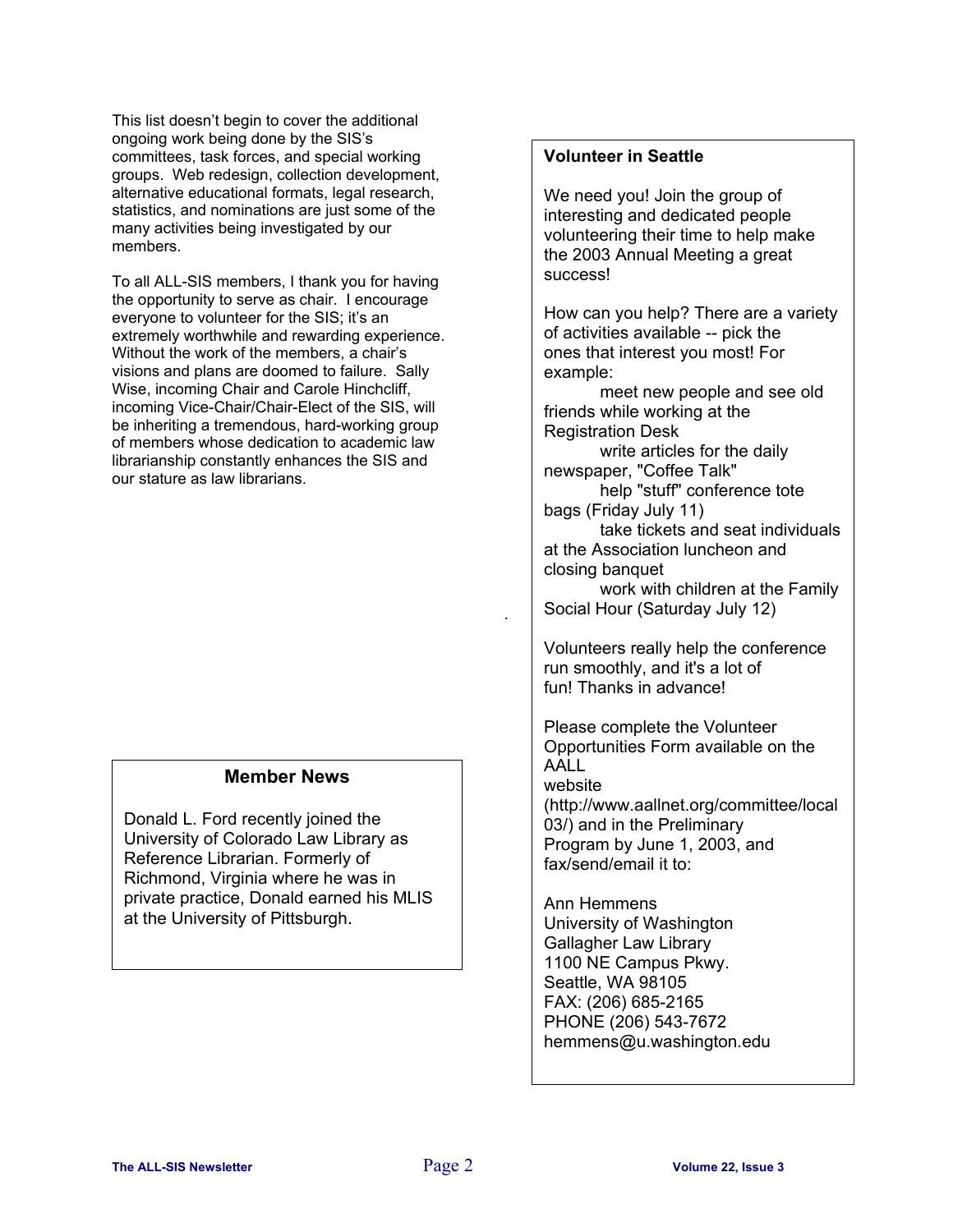#### **Experienced and Inexperienced Law Librarians**

#### **WANTED!**

#### **Academic Law Librarians SIS Mentoring Program**

#### Academic Mentors Can Make a BIG Difference!

Perhaps it was a professor . . . or an employer . . . or an acquaintance from a conference . . . Each of us remembers the times when we needed advice about academic law librarianship and we reached out to those that knew the profession best--academic law librarians.

All of us have benefited from the advice and counsel of at least one or more experienced law librarian some time during our careers. Mentoring relationships are vitally important in our profession. The Academic Law Libraries Special Interest Section (ALL SIS) Peer-Mentoring Program gives newer law librarians an opportunity to learn about our profession, ask questions, and discuss concerns.

#### How Does the ALL-SIS Mentoring Program Work?

The ALL-SIS is working with the AALL Mentoring Committee to match experienced academic librarians with newer members of our branch of the profession. You can meet your new mentor or mentee as early as July 2003 at the Annual Meeting in Seattle. Any experienced law librarian is eligible to be a mentor, and anyone who has become a law librarian in the last few years is eligible to be assigned to a mentor. If each one of you reading this newsletter article signs up for this program, and if you convince your favorite colleagues to do the same, there will be a mentor for every one of those wonderful new colleagues who are just looking for someone to befriend them and to show them the ropes, and there will be a new law librarian to give an "old-timer" a glimpse into the future of the profession. What an outstanding service the Academic SIS could provide just by making a generous showing as participants in the Association's Mentoring Program!

#### Special Seattle Pre-Reception Program for Newer Librarians and Their Mentors

In addition, the SIS is sponsoring a special CONALL (Conference of Newer Academic Law Librarians) program for newer academics and their mentors. At this light-hearted event we will introduce newer academic law librarians to the world of law school librarianship. Combining fun and humor with frank and serious discussion, we will raise issues particular to serving law students and faculty and to promoting legal scholarship and research within the campus community. This will also be a fitting occasion for the members of the ALL-SIS "entering class" and their mentors to begin the exciting process of forming new professional relationships and then to continue this process as we move as a group to the reception. A special bus will be provided to bring attendees to the Seattle University School of Law for this program, which will be held from 5:15-6:15 P.M., just before the ALL-SIS reception.

#### So please fill out a [Mentor Application Form](http://www.aallnet.org/committee/mentoring/mentor_form.html) at

[http://www.aallnet.org/committee/mentoring/mentor\\_form.html](http://www.aallnet.org/committee/mentoring/mentor_form.html) or a Mentee Application Form at [http://www.aallnet.org/committee/mentoring/mentee\\_form.html](http://www.aallnet.org/committee/mentoring/mentee_form.html) right now, and join us in this rewarding volunteer opportunity. If you have any questions or suggestions, please contact the Chair of the ALL SIS CONELL/Mentoring Committee, Ruth Levor, at [rlevor@SanDiego.edu](mailto:rlevor@SanDiego.edu) or by phone at (619) 260-4604.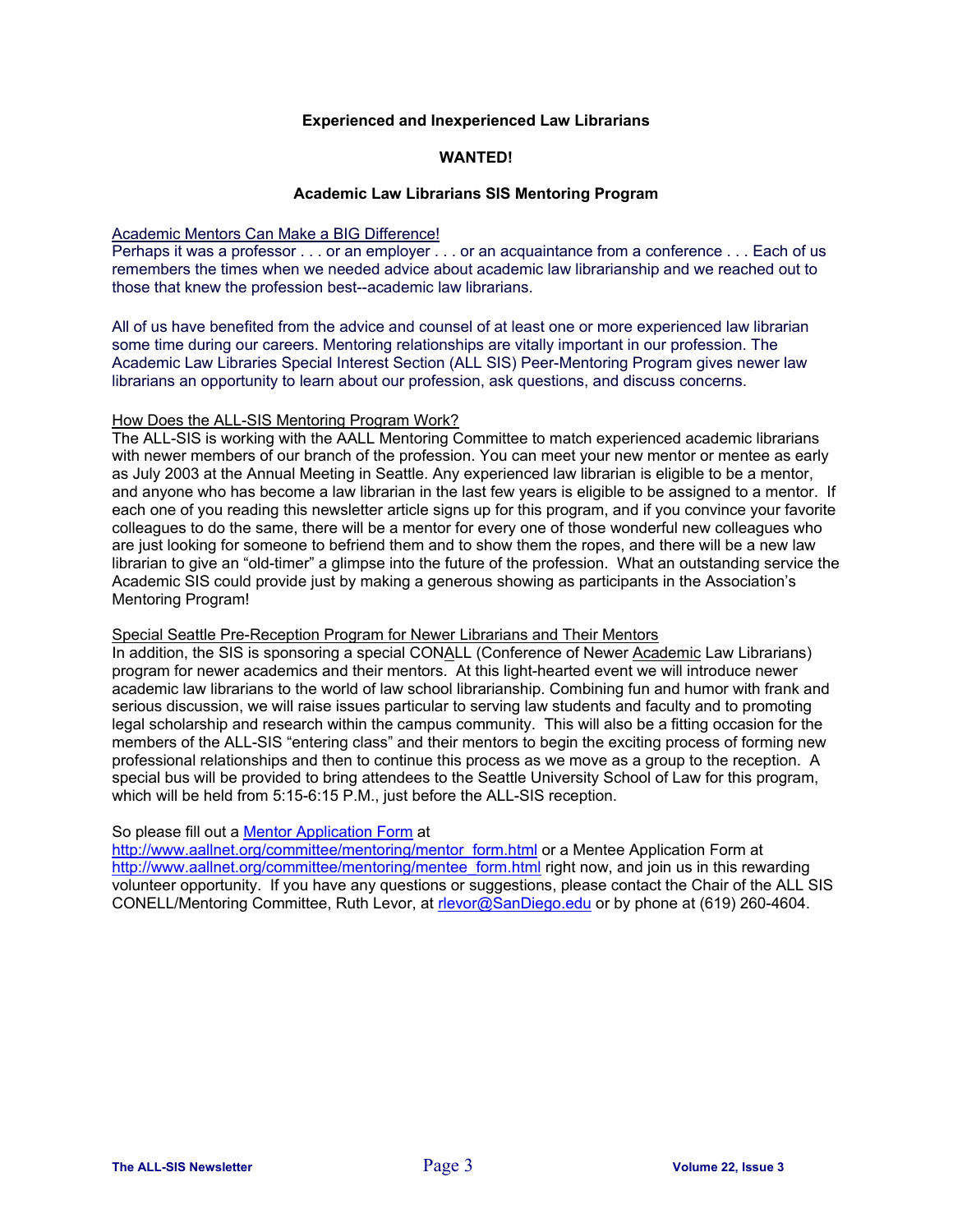#### **Trials and Tribulations of a New Law Librarian By**

### **Jennifer S. Murray, Senior Law Librarian-Research and Instructional Services Gabriel and Matilda Barnett Information Technology Center and the Asa V. Call Law Library, University of Southern California**

*Note: This is the fourth in what is hoped will be a series of columns about the experiences of those new to the academic law librarianship profession—ed*

It can be overwhelming to join a new profession, and law librarianship is no different. New law librarians face many challenges. In addition to learning the internal structure and procedures that come with any new job, new law librarians also face other obstacles including learning new jargon and how to network in their tight-knit new profession. How is a new law librarian to deal with these pressures?

By far the best way I deal with these stresses is having a mentor. Some of us luck out and have a built-in mentor, perhaps a former supervisor, current supervisor or library school professor. These relationships can be cultivated at any point along the career path. If you are a new law librarian, look around and see if there is someone with whom you can cultivate a mentor-mentee relationship. If you are fortunate enough to be a seasoned pro, look around and see if there is someone you know who is in need of mentoring. These relationships are mutually rewarding and well worth the effort.

But many new law librarians have no such mentor available. And without that built-in support system, it is easy to talk yourself out of going through the steps necessary to gain a mentor. The process requires you to actively seek out such a person. For some, this can be an intimidating task. There is, however, an AALL committee designed exactly this purpose. The AALL Mentoring Committee offers a mentor service for anyone in law librarianship who is interested (for more information, go to the committee website at www.aallnet.org/committee/mentoring). This service can make the process of gaining a mentor or becoming a mentee as easy as the click of a button.

Another means to relieve the stress of being new to the profession is to have a colleague with whom you can commiserate. If you run across someone else new to the profession with whom you get along well, develop a relationship with that person. This relationship will allow you to have frank discussions and freely exchange ideas. Normally, this sort of relationship functions best if it is someone you do not work with because they will be objective and not emotionally invested in your work situation. If you aren't the type to network and rub elbows, don't despair. There are some easy ways to connect with your peers. If you haven't attended the Conference of New Law Librarians yet and are able to do so, it is a wonderful way to meet new law librarians and is offered each year prior to the Annual Meeting (additional information available at the Mentoring Committee website). In addition, taking the plunge and becoming active in your local or regional chapters is another great way to meet new people.

Every job comes with its unique challenges. Having people with whom you can discuss those challenges and get feedback will make the workplace much easier to manage. Becoming a mentor or mentee may require you to go outside of your comfort zone, but the effort is well worth it.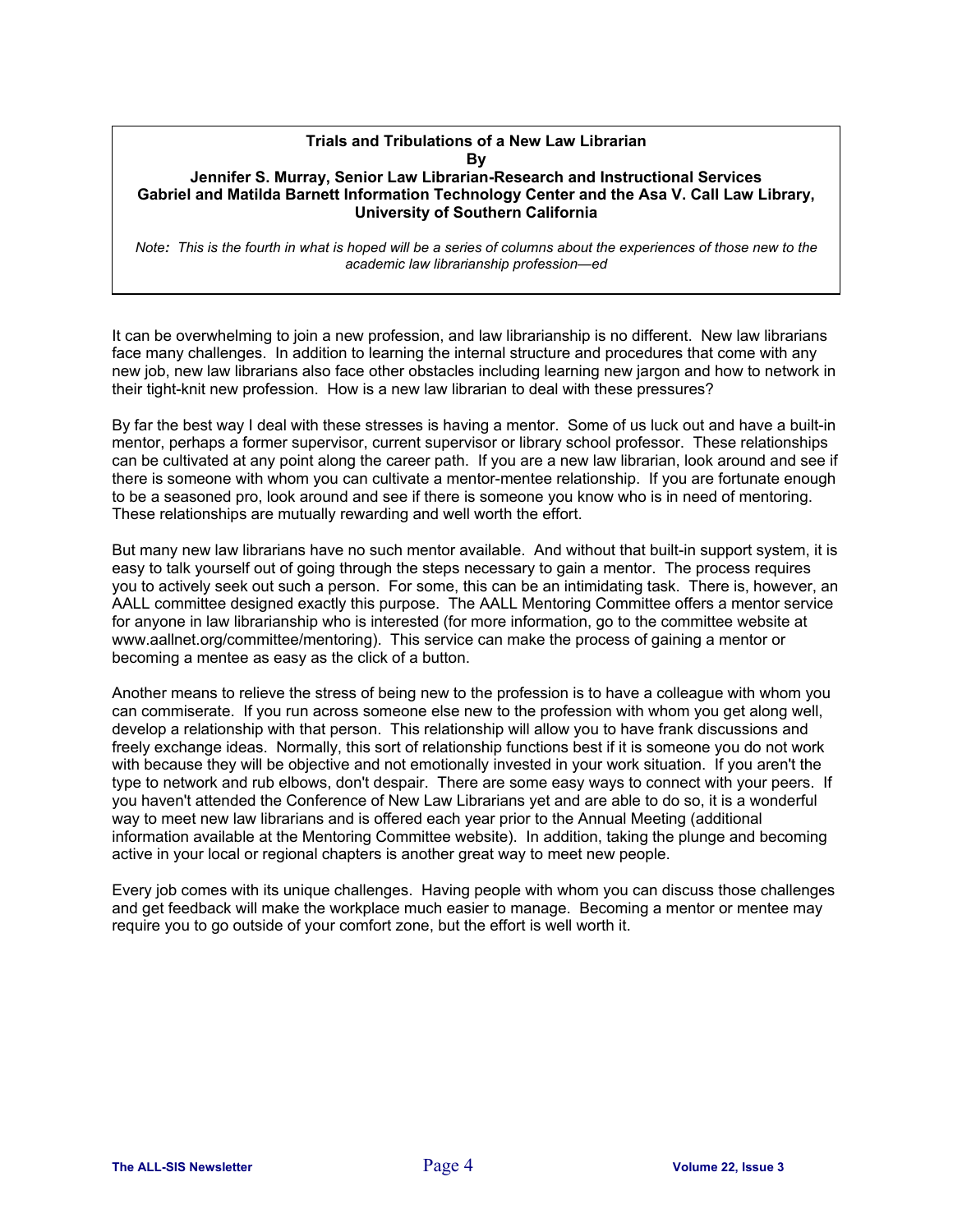# **YOUR SIS WANTS YOU!!**

Working on an ALL-SIS committee is a wonderful way to make your mark in AALL. You get to work with colleagues who share common interests and help to mold the area of our profession that most interests you. Let me know how you want to help the SIS in 2003-04 … volunteer for committee assignments!

Whether you're new to the SIS or the profession, or you just never got around to volunteering in the past, we want you. I'll be appointing as many of you as I can, and don't be surprised if I call you even if you don't respond. Have questions about the committees? Feel free to contact me by(swise@law.miami.edu) or phone (305-284-2755). Return to Sally Wise, University of Miami Law Library, P.O. Box 248087, Coral Gables, FL 33124 or via above e-mail. Deadline: June 27th.. Sally Sally Wise Vice Chair/Chair-Elect ALL-SIS Sally Wise Vice Chair/Chair-Elect ALL-SIS

| ALL-SIS COMMITTEE ASSIGNMENT REQUEST FORM<br>Please select 3 choices, ranking your preferences, with 1 being the highest. |                                                         |  |  |
|---------------------------------------------------------------------------------------------------------------------------|---------------------------------------------------------|--|--|
| <b>COMMITTEES</b>                                                                                                         | <b>ROUNDTABLES</b>                                      |  |  |
| Awards Committee                                                                                                          | Legal Research                                          |  |  |
| <b>Bylaws Committee</b>                                                                                                   | <b>Relations with Vendors</b>                           |  |  |
| CONALL/Mentoring<br>Committee                                                                                             | Statistics                                              |  |  |
| Continuing<br><b>Status/Tenure Committee</b>                                                                              | <b>SPECIAL WORKING GROUPS--</b><br><b>ADVISORY</b>      |  |  |
| <b>Program Committee</b><br>(2005 Annual Meeting)                                                                         | <b>CALI Research Project</b>                            |  |  |
| Reception Local<br>Arrangements                                                                                           | <b>Visiting Librarian Project</b>                       |  |  |
| Membership and<br><b>Recruitment Committee</b>                                                                            | <b>TASK FORCES</b>                                      |  |  |
| Newsletter Committee                                                                                                      | <b>Advanced Legal Research</b><br><b>Web Sourcebook</b> |  |  |
| <b>Nominations Committee</b>                                                                                              | Library Support for Law<br>Journals                     |  |  |
| <b>Public Relations</b><br>Committee                                                                                      | Web Redesign                                            |  |  |
| <b>Website Committee</b>                                                                                                  | <b>Educational Task Force</b>                           |  |  |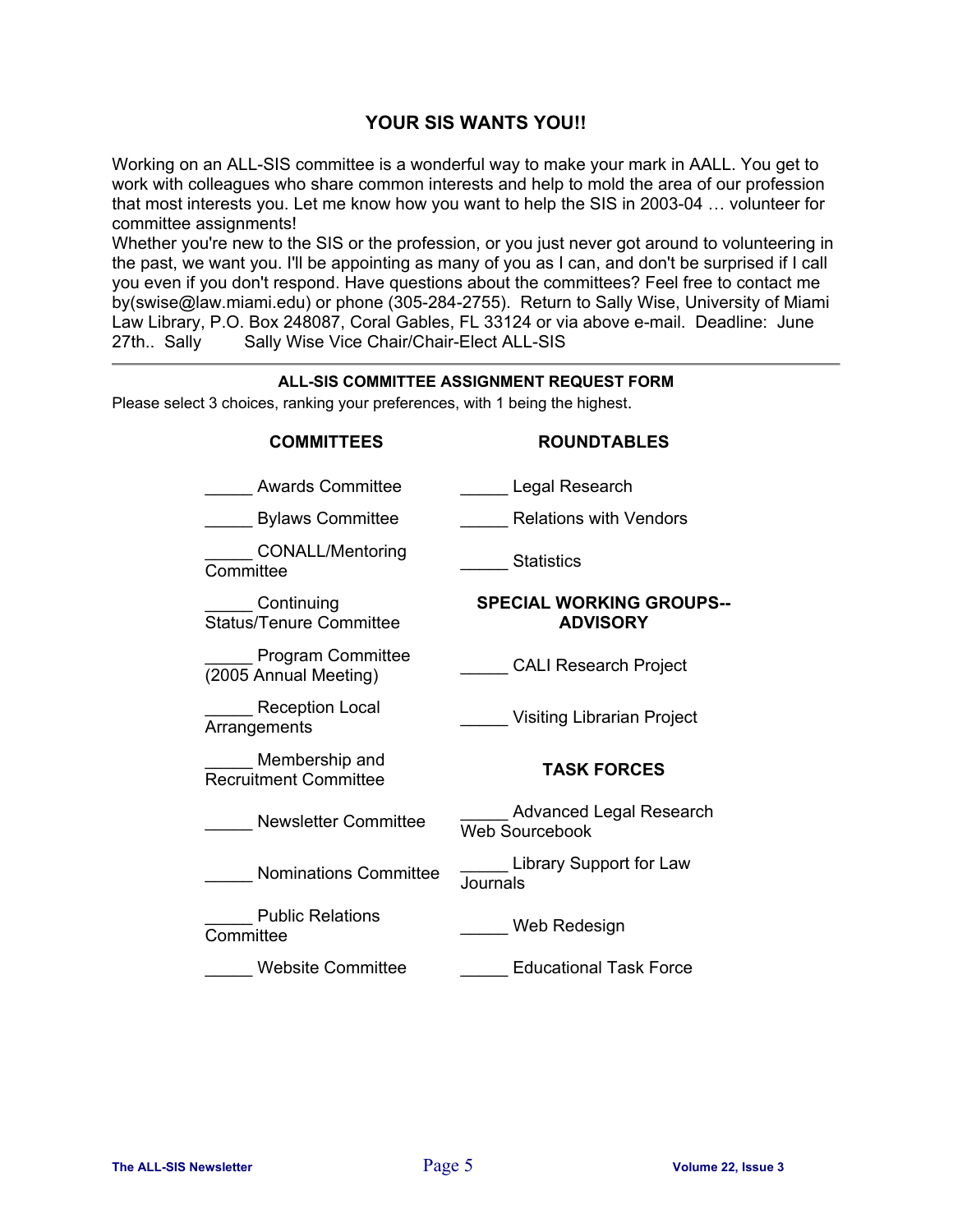# **Seattle Annual Meeting AALL Advocacy Training Workshop**

The Government Relations Committee and Washington Affairs Office are cosponsoring the fourth AALL Advocacy Training Workshop in conjunction with our 2003 Annual Meeting in Seattle, and we sincerely hope that you can join us for this exciting event! The half-day workshop will be held the morning of Saturday, July 12th, from 8:30 to noon, and there is no registration fee. The goals of the workshop are twofold: to introduce you to the most important current issues on AALL's legislative agenda, and to give you the skills you need to participate effectively in our advocacy program.

This year, the hottest issues on our agenda include:

- the Federal Depository Library Program in the 21st century;
- balance between public access to government information and national security concerns;
- fair use in the digital environment;
- database legislation; and,
- permanent public access (PPA) to federal and state electronic government information.

While all these issues are extremely important to law libraries, the last issue, AALL's advocacy initiative on permanent public access, is brand new and very exciting! The Government Relations Committee and Washington Office have been very active this past year in doing a state survey to determine whether state governments have begun to ensure the permanent public access and preservation of state government information, especially "born digital" publications. One of the goals of the study is to coordinate efforts in the states to educate officials about the need for PPA and, where possible, to work with legislators to enact PPA legislation. This is a major AALL initiative and we need a great turnout of members who share our concerns about the loss of electronic state government information and are willing to begin to work in their home state to do something about it!

Speakers for this session include the 2003-04 GRC chair, Elizabeth LeDoux; GRC members Richard Matthews, Judy Meadows and David McFadden; and Mary Alice Baish, Associate Washington Affairs Representative. In addition, Carolina Rose, president of Legislative Research, Inc., will talk about her 7 years of experiences as a staff member in the California state legislature and share practical tips about the do's and don'ts of lobbying.

In addition to providing updates on these current issues, the workshop will also cover the best methods of capturing your legislators' attention; how to approach a meeting with your legislators or their staff; how to set legislative priorities; and how to work with your chapter and other state organizations on any of these important issues. If you are tired of sitting on the sidelines and want to add your voice to make AALL a stronger player on the legislative front, now is the time to join our advocacy efforts. Our speakers will energize and guide you to action!

We are limited to the first 60 registrants and hope this year to have broad coverage from every chapter and every state. If you have attended a previous workshop, please help us by inviting others in your state who might share your interest and enthusiasm in our advocacy efforts. We need to continue to build a dedicated core group in each state to help us coordinate our efforts.

AALL recognizes the importance of these training sessions as a benefit for our members and will cover the costs of this session so there is no registration fee. If you are interested in attending the July 12th session, all you need to do is send an e-mail message with your contact information as soon as possible to baish@law.georgetown.edu, subject line: 2003 Advocacy Training.

We look forward to seeing you in Seattle for this fun event. Thank you!

Elizabeth LeDoux, 2003-2004 GRC Chair Mary Alice Baish, Associate Washington Affairs Representative